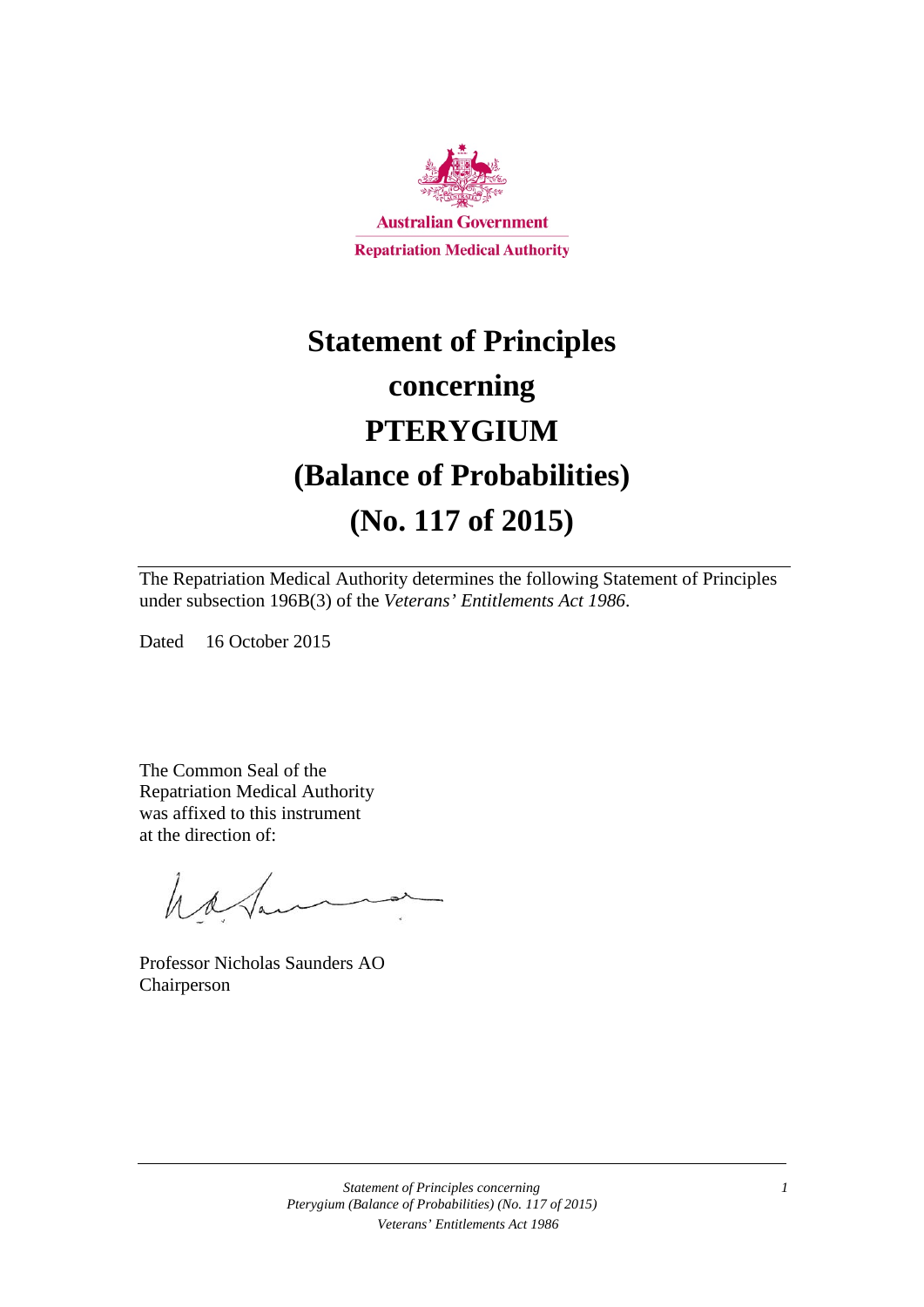### Contents

| $\mathfrak{D}$ |                                                                                  |  |
|----------------|----------------------------------------------------------------------------------|--|
| 3              |                                                                                  |  |
| 4              |                                                                                  |  |
| 5              |                                                                                  |  |
| 6              |                                                                                  |  |
| 7              | Kind of injury, disease or death to which this Statement of Principles relates 3 |  |
| 8              |                                                                                  |  |
| 9              |                                                                                  |  |
| 10             |                                                                                  |  |
| 11             | Factors referring to an injury or disease covered by another Statement of        |  |
|                |                                                                                  |  |
| 1              |                                                                                  |  |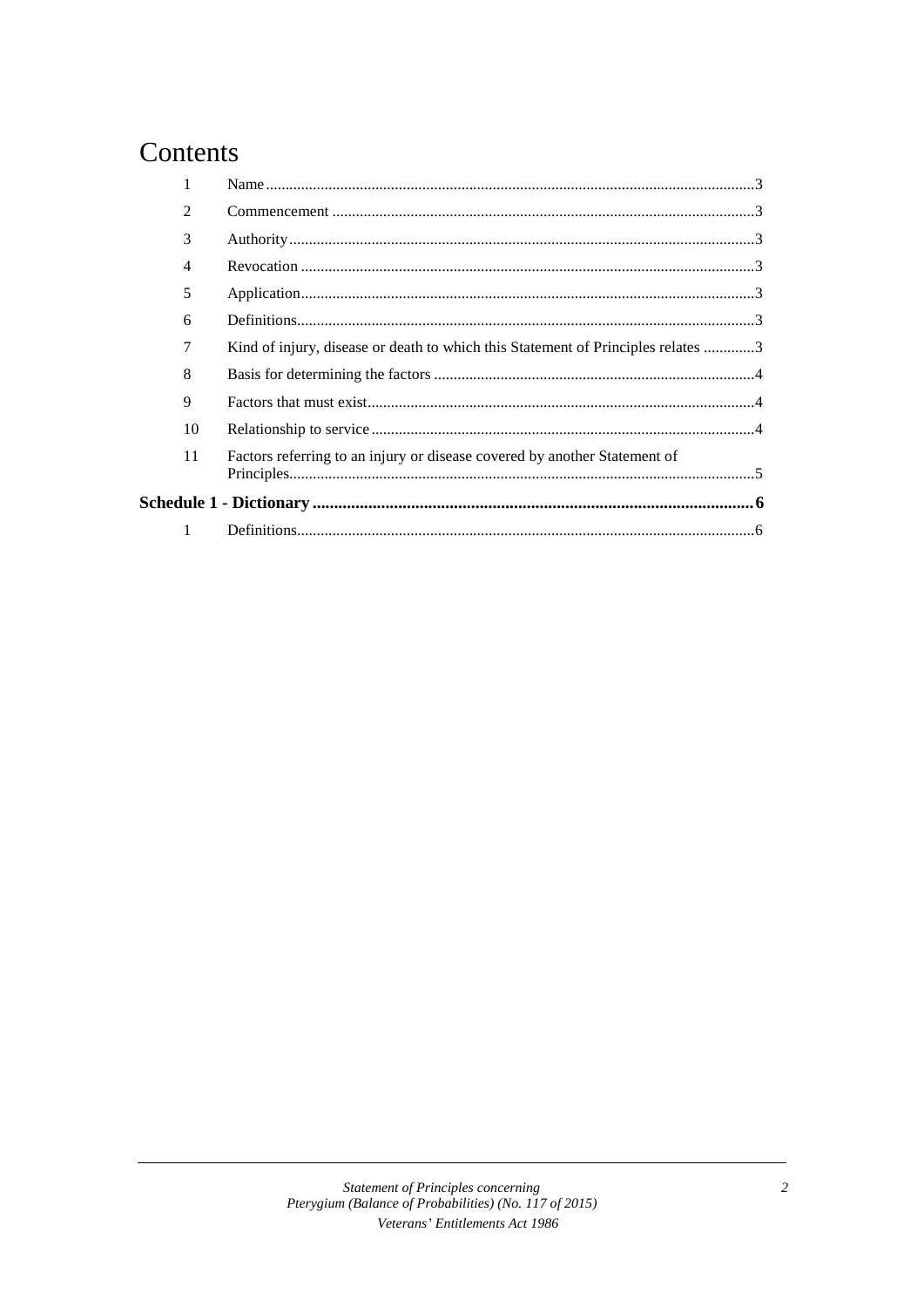#### **1 Name**

This is the Statement of Principles concerning *pterygium (Balance of Probabilities)* (No. 117 of 2015).

#### **2 Commencement**

This instrument commences on 16 November 2015.

#### **3 Authority**

This instrument is made under subsection 196B(3) of the *Veterans' Entitlements Act 1986*.

#### **4 Revocation**

The Statement of Principles concerning pterygium No. 76 of 2007 made under subsection 196B(3) of the VEA is revoked.

#### **5 Application**

This instrument applies to a claim to which section 120B of the VEA or section 339 of the *Military Rehabilitation and Compensation Act 2004* applies.

#### **6 Definitions**

The terms defined in the Schedule 1 - Dictionary have the meaning given when used in this instrument.

#### **7 Kind of injury, disease or death to which this Statement of Principles relates**

(1) This Statement of Principles is about pterygium and death from pterygium.

#### *Meaning of pterygium*

- (2) For the purposes of this Statement of Principles, pterygium means:
	- (a) a wing-like, abnormal triangular fold of membrane, in the interpalpebral fissure, extending from the conjunctiva to the cornea, being immovably united to the cornea at its apex, firmly attached to the sclera throughout its middle portion, and merged with the conjunctiva at its base; and
	- (b) excludes pinguecula.
- (3) While pterygium attracts ICD-10-AM code H11.0, in applying this Statement of Principles the meaning of pterygium is that given in subsection (2).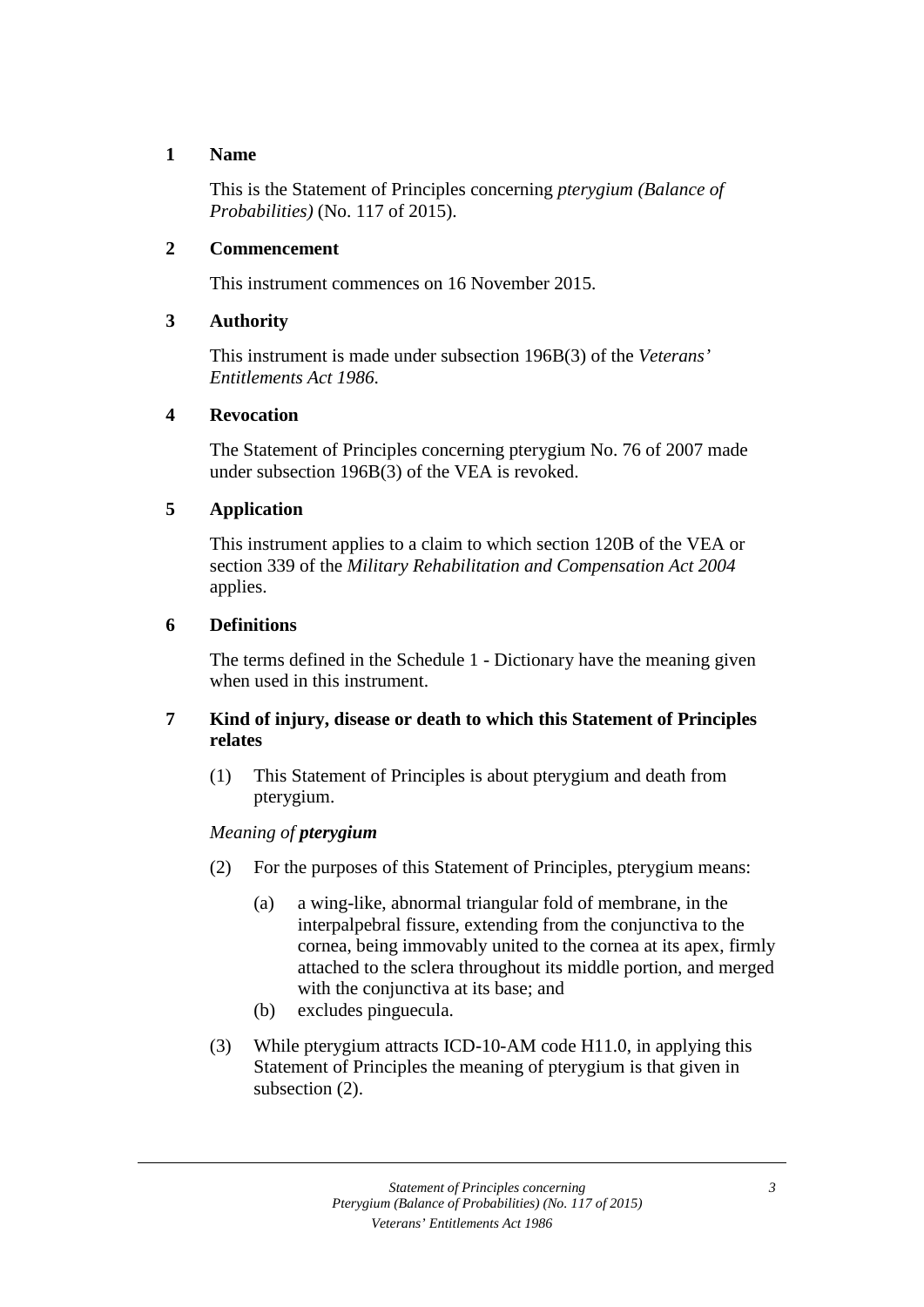(4) For subsection (3), a reference to an ICD-10-AM code is a reference to the code assigned to a particular kind of injury or disease in *The International Statistical Classification of Diseases and Related Health Problems*, *Tenth Revision, Australian Modification* (ICD-10-AM), Ninth Edition, effective date of 1 July 2015, copyrighted by the Independent Hospital Pricing Authority, ISBN 978-1-76007-020-5.

#### *Death from pterygium*

(5) For the purposes of this Statement of Principles, pterygium, in relation to a person, includes death from a terminal event or condition that was contributed to by the person's pterygium.

Note: *terminal event* is defined in the Schedule 1 – Dictionary.

#### **8 Basis for determining the factors**

On the sound medical-scientific evidence available, the Repatriation Medical Authority is of the view that it is more probable than not that pterygium and death from pterygium can be related to relevant service rendered by veterans or members of the Forces under the VEA, or members under the MRCA.

Note: *relevant service* is defined in the Schedule 1 – Dictionary.

#### **9 Factors that must exist**

At least one of the following factors must exist before it can be said that, on the balance of probabilities, pterygium or death from pterygium is connected with the circumstances of a person's relevant service:

(1) having sunlight exposure to the unprotected eye for at least 4 500 hours while in a tropical area, or having equivalent sunlight exposure in other latitude zones, before the clinical onset of pterygium;

Note: *equivalent sunlight exposure in other latitude zones*, *tropical area* and *unprotected eye* are defined in the Schedule 1 – Dictionary.

(2) having heavy exposure of the affected eye to dust, for an average of at least 20 hours per week, for at least the four years before the clinical onset of pterygium;

Note: *heavy exposure of the affected eye to dust* is defined in the Schedule 1 – Dictionary.

(3) inability to obtain appropriate clinical management for pterygium.

#### **10 Relationship to service**

- (1) The existence in a person of any factor referred to in section 9 must be related to the relevant service rendered by the person.
- (2) The factor set out in subsection 9(3) applies only to material contribution to, or aggravation of, pterygium where the person's pterygium was suffered or contracted before or during (but did not arise out of) the person's relevant service.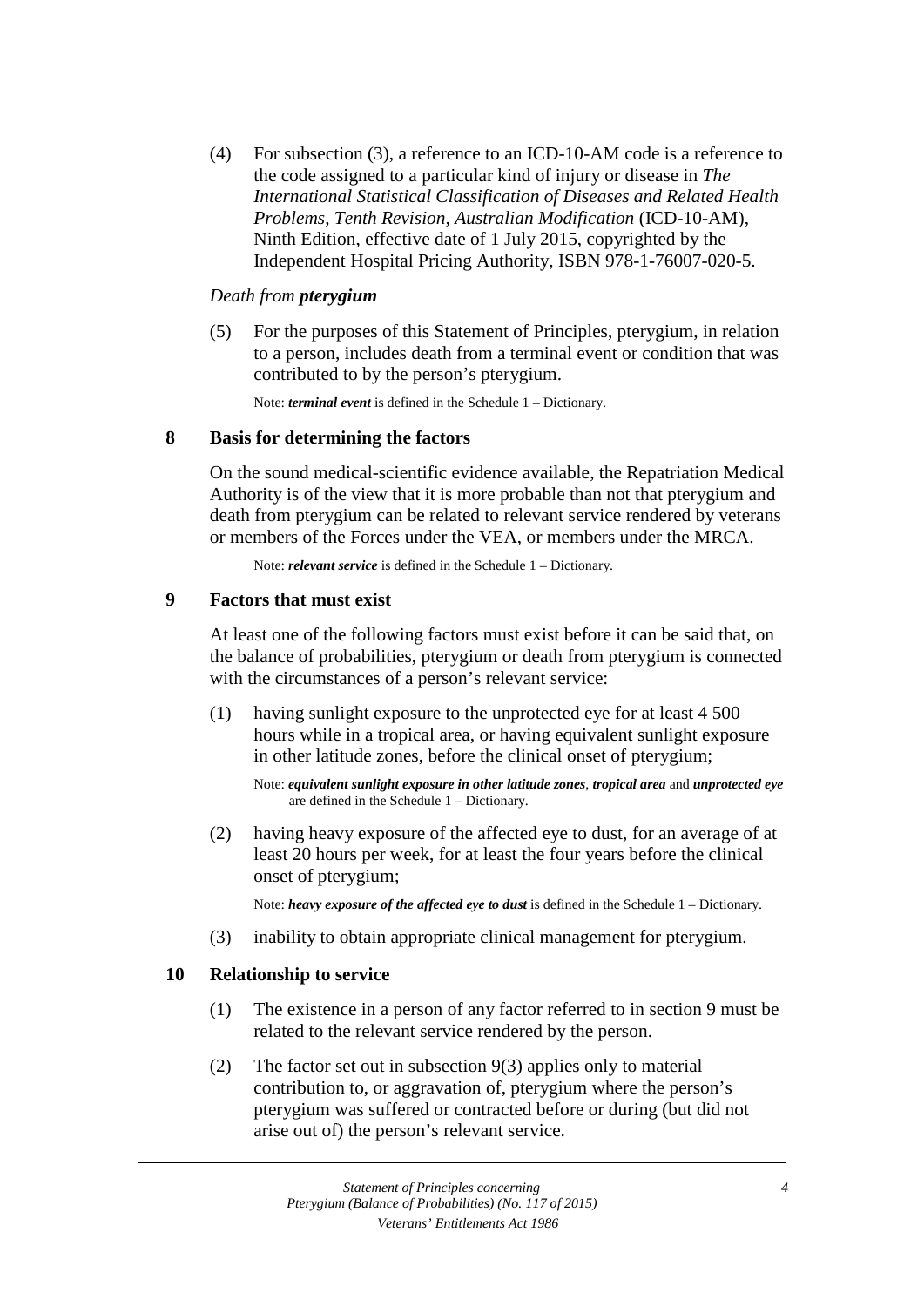#### **11 Factors referring to an injury or disease covered by another Statement of Principles**

In this Statement of Principles:

- (1) if a factor referred to in section 9 applies in relation to a person; and
- (2) that factor refers to an injury or disease in respect of which a Statement of Principles has been determined under subsection 196B(3) of the VEA;

then the factors in that Statement of Principles apply in accordance with the terms of that Statement of Principles as in force from time to time.